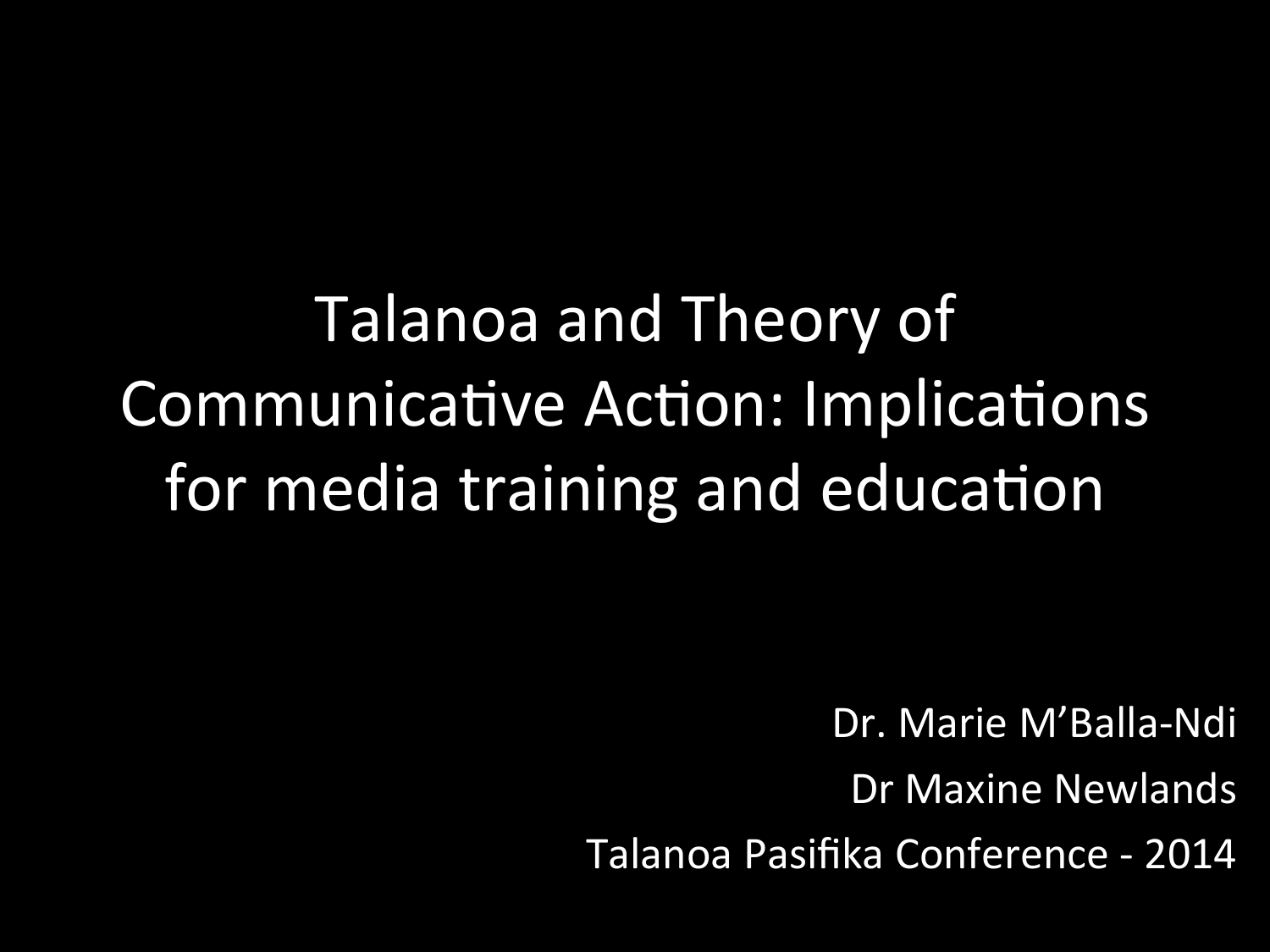#### Research questions

• How are traditional South Pacific practices relevant to journalism practice?

• How can Western journalism education embrace talanoa and other Pacific concepts?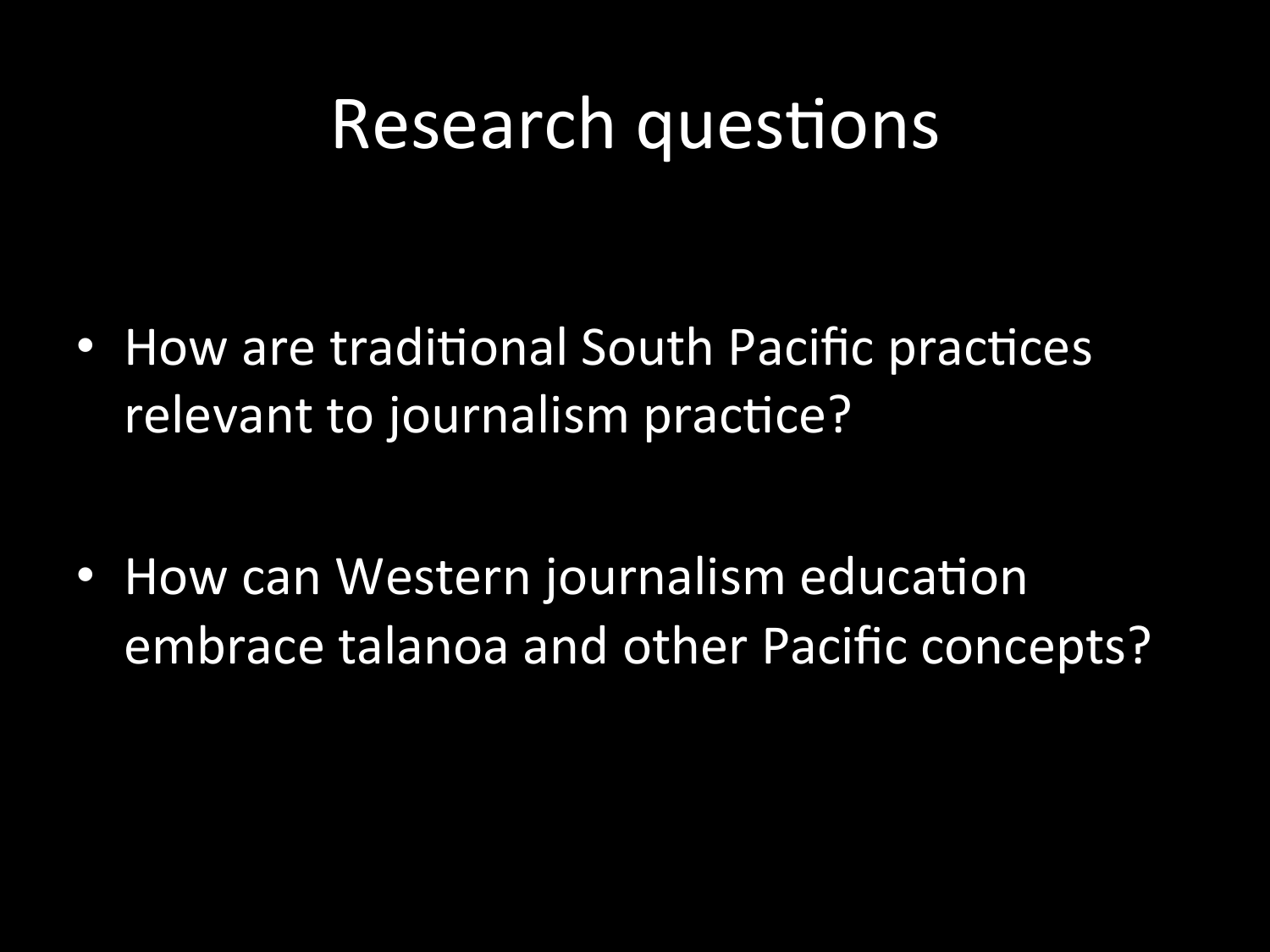# Objectives

- To identify the differences between Western journalism and Pacific concepts and practices
- To explore to what extent Habermas' Theory of Communicative Action is relevant to gain a better understanding of South Pacific concepts affecting journalism practic
- To outline recommendations that will close the gap between practices such as talanoa and Western media practices within a pedagogical framework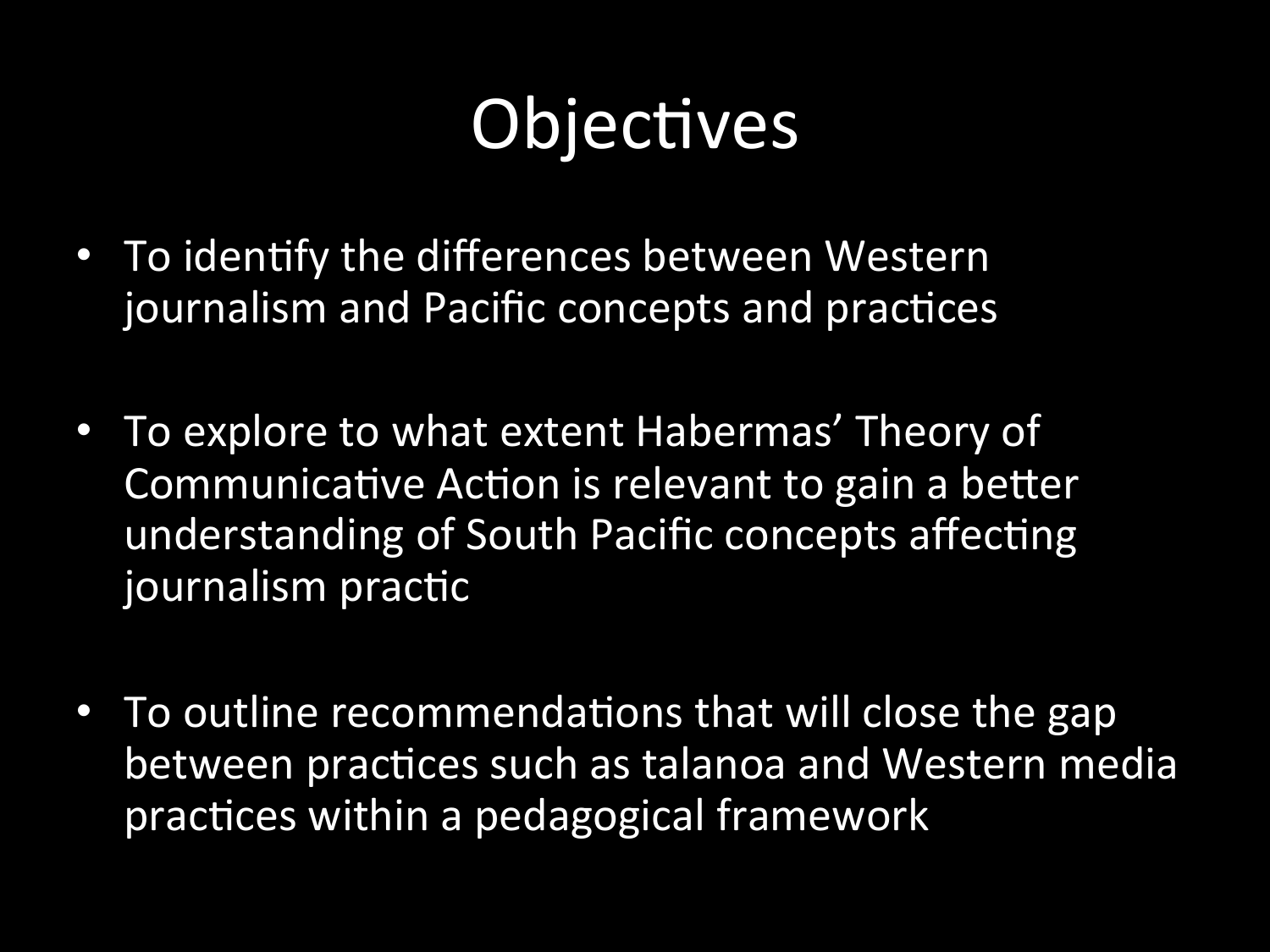Are traditional South Pacific practices relevant to journalism practice as dominated by Western paradigms? 

- Gift giving traditions (e.g. sua, la coutume) vs cheque-book journalism?
- Chiefly status
- Pacific Way Vs. Pacific Way
- Talanoa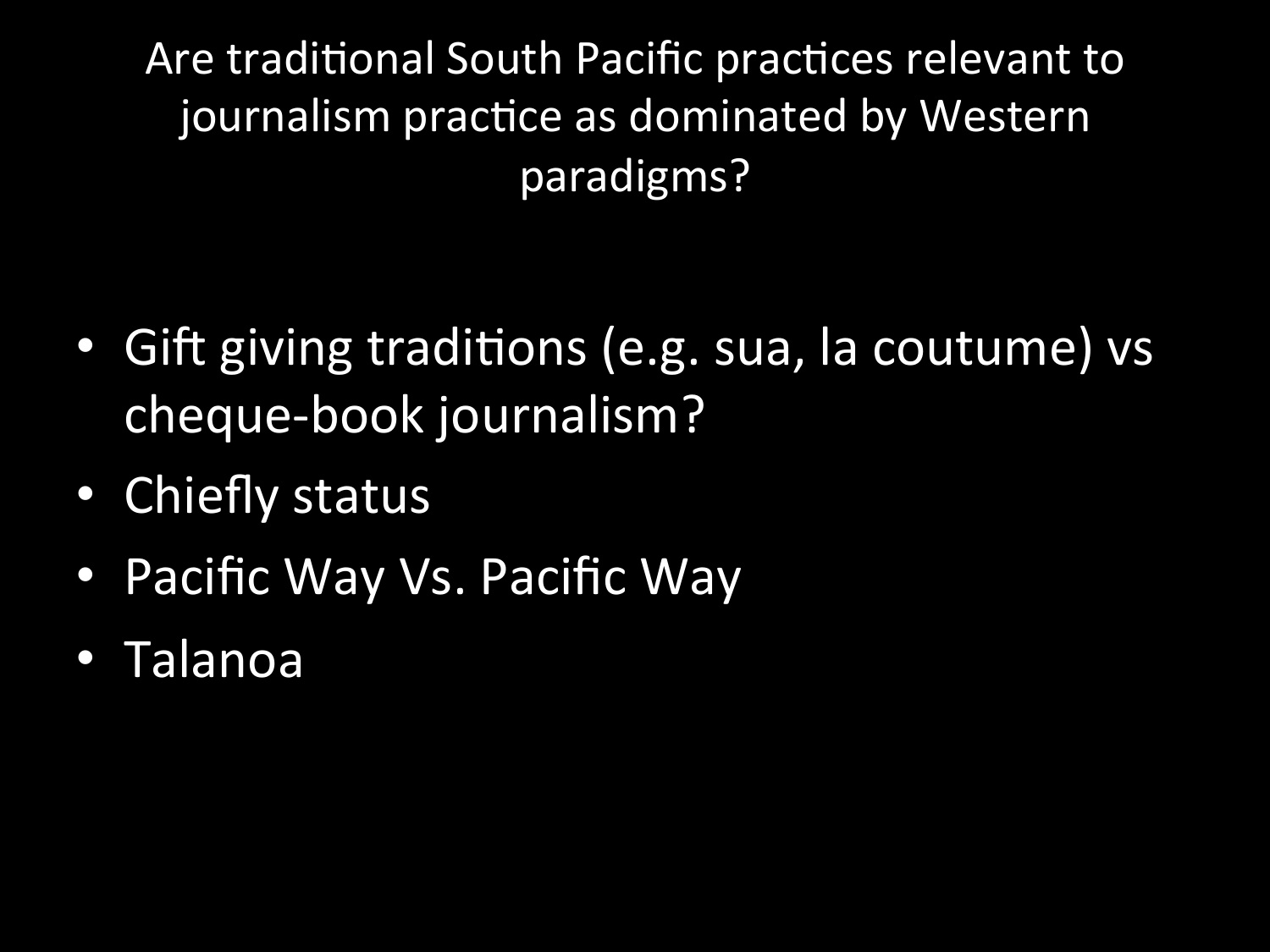#### An example of how Western journalism paradigm impacts journalism education.

- D. Robie  $-(2009, 2013)$
- Berg (1991)



Source: Robie (2013). The talanoa and the tribal paradigm.<sup>46</sup>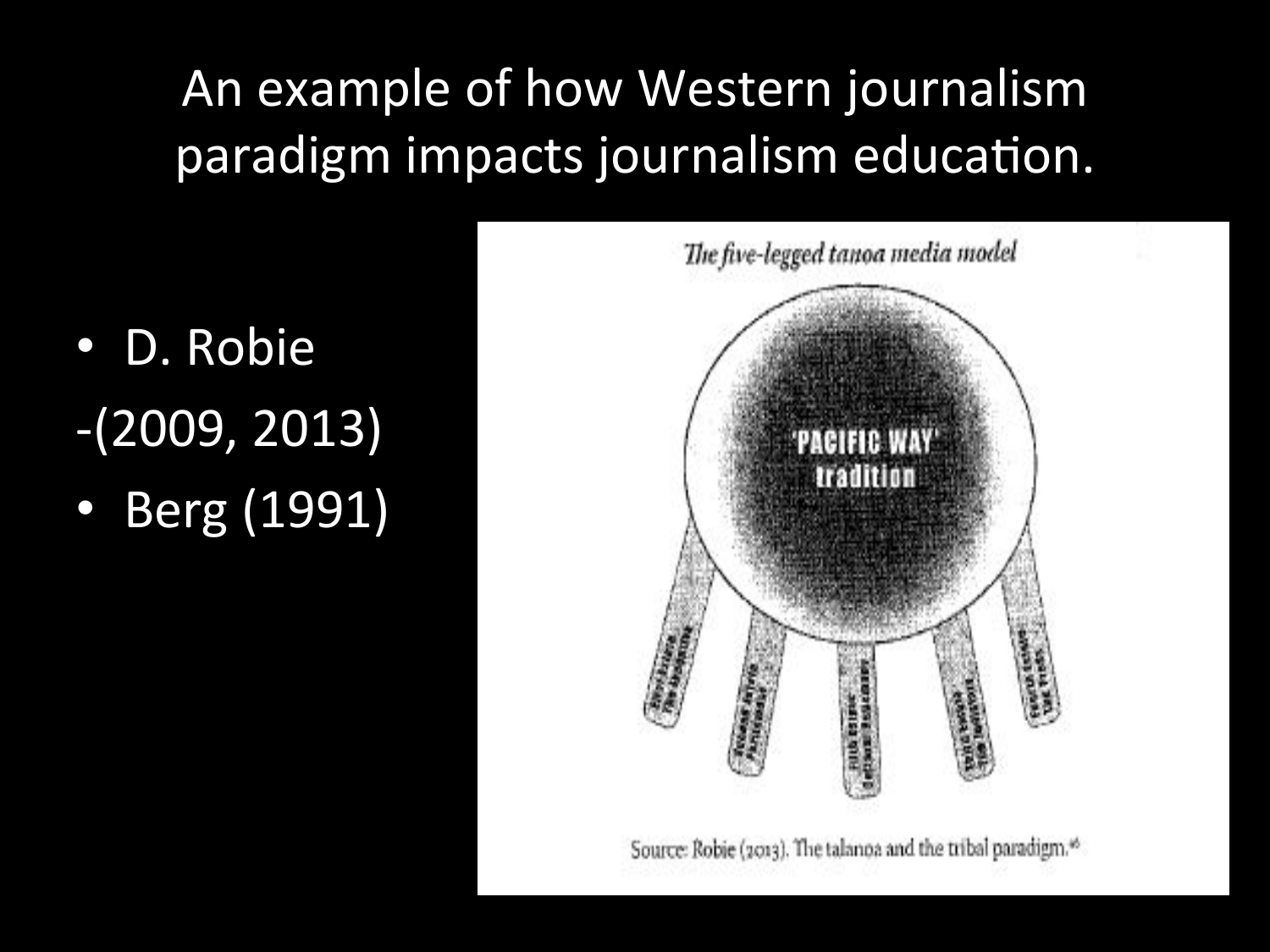### TCA and Talanoa parallels

- Ideal speech situation Communicatively competent space
- Equal chances to participate in dialogue
- Open forum & open style deliberation set of forum & public sphere
- Respect, tolerance
- Protocols (ceremony preceding)
- Talanoa and its place in contemporary journalistic practice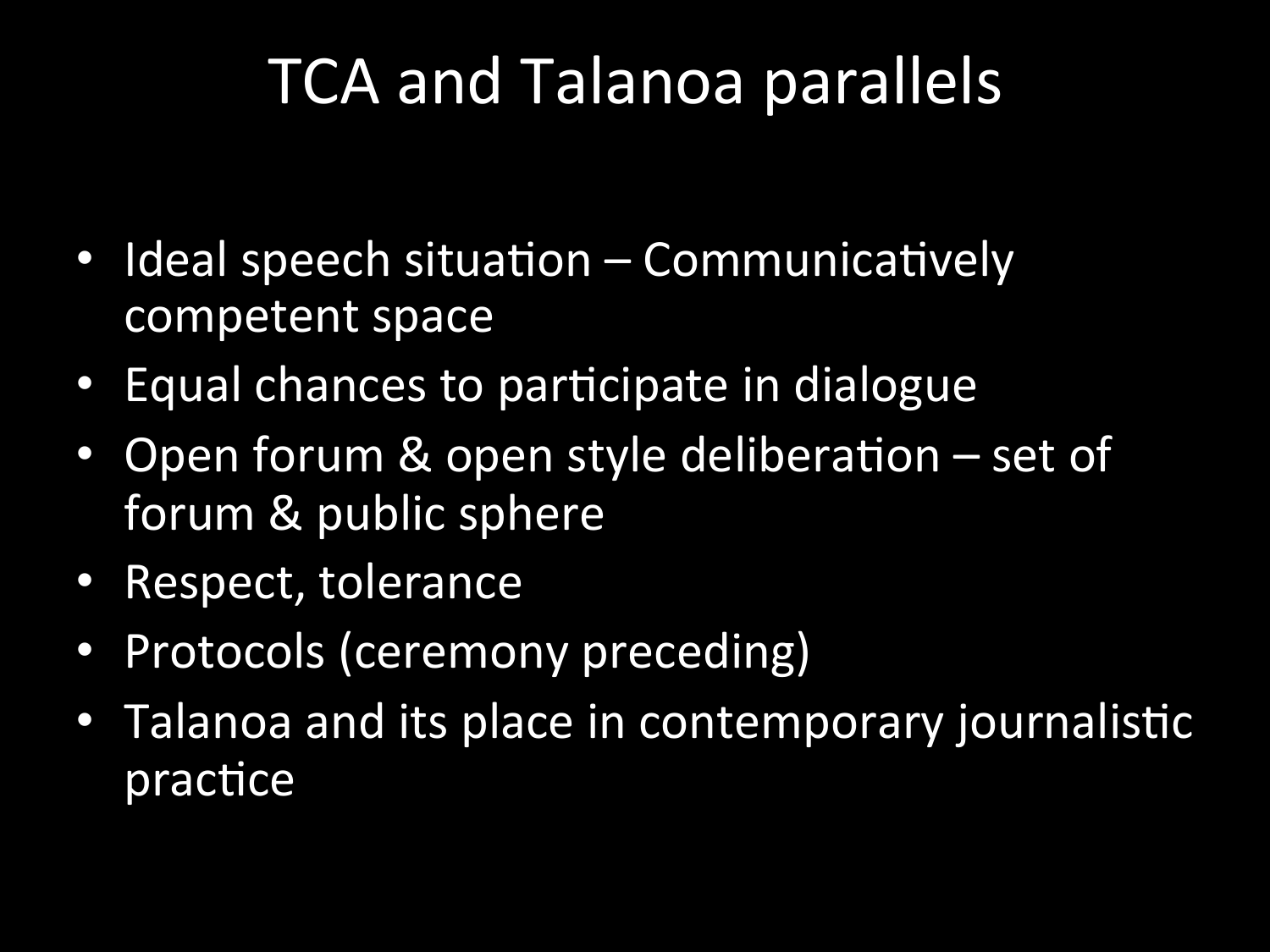## Conclusion & recommendations

- These issues need to be flagged up in curriculum develop around the globe
- Integrate pacific epistemologies into approaches to examine media practices in region
- No need to add to existing frameworks but to reframe relevant Western approaches that allow taking South Pacific epistemologies into consideration